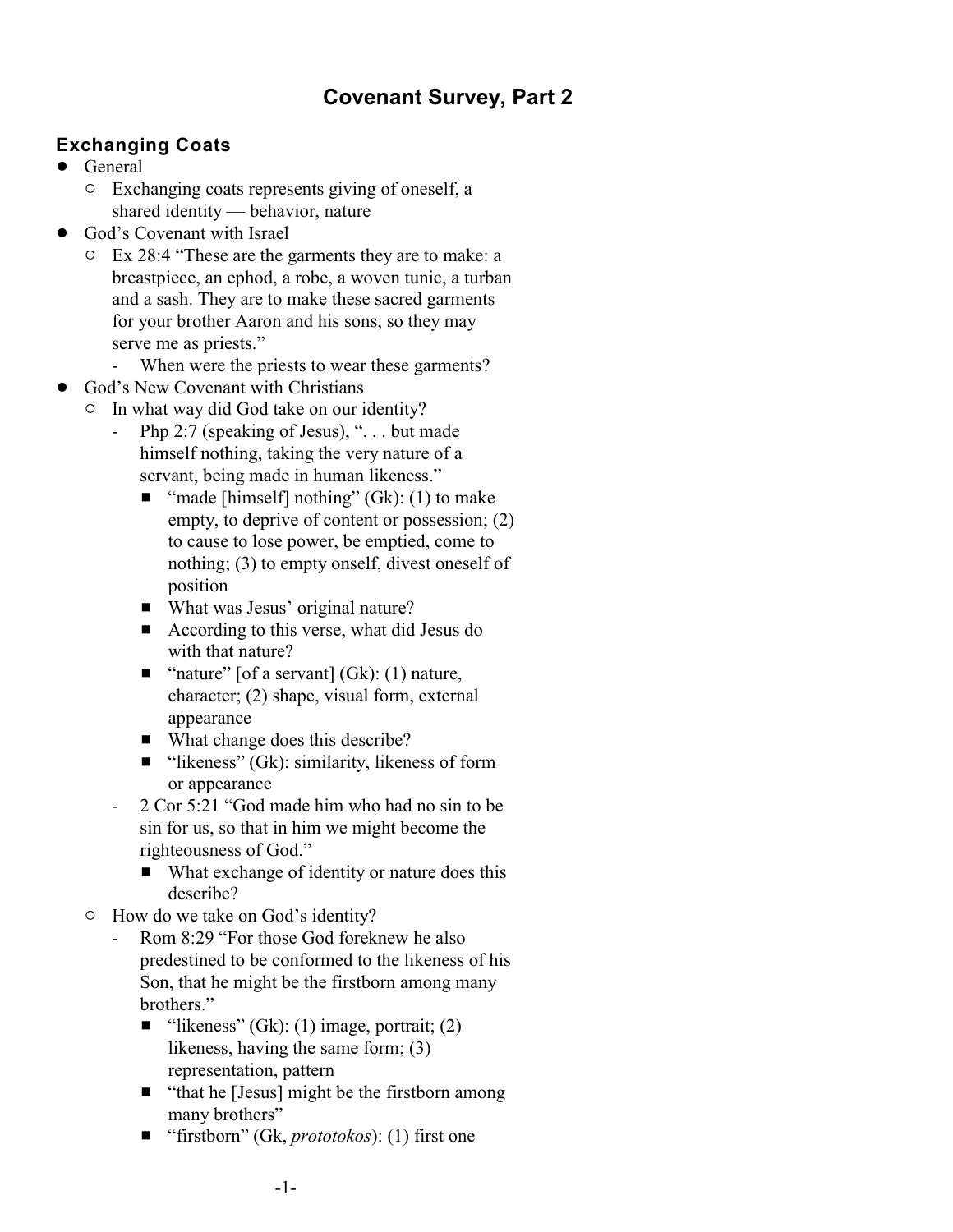born, existing before others; (2) priority, preeminence or superiority over all others

- $\blacksquare$  If Jesus is the prototype, what does that mean for us?
- Rom 13:14 "Rather, clothe yourselves with the Lord Jesus Christ . . ."
	- $\blacksquare$  "clothe yourselves" (Gk): (1) enter into or get into; (2) clothe or dress oneself (in the sense of getting into a garment); (3) endue with something
	- $\blacksquare$  What is it we're expected to do?
- $\circ$  What does all this say about importance of becoming like Jesus?
- **Marriage** 
	- o Mk 10:7-8, "'For this reason a man will leave his father and mother and be united to his wife, and the two will become one flesh.' So they are no longer two, but one."

## **Exchanging Belts & Weapons**

- General
	- $\circ$  What do you think exchanging weapons represented?
	- $\circ$  The significance of exchanging belts
- ! God's Covenant with Israel
	- " Lev 26:6-8 "I will grant peace in the land, and you will lie down and no one will make you afraid. I will remove savage beasts from the land, and the sword will not pass through your country. You will pursue your enemies, and they will fall by the sword before you. Five of you will chase a hundred, and a hundred of you will chase ten thousand, and your enemies will fall by the sword before you."
		- How does this relate to the practice of exchanging weapons?
- God's New Covenant with Christians
	- exchanging belts: pledging all of one's strength, support, skills & abilities
		- Eph 1:19, " $\dots$  and his incomparably great power for us who believe. That power is like the working of his mighty strength . . . ."
		- Eph 3:20, "Now to him who is able to do immeasurably more than all we ask or imagine, according to his power that is at work within us . . . ."
		- Eph 6:10, "Finally, be strong in the Lord and in his mighty power."
			- $\blacksquare$  How do these three verses relate to the practice of exchanging belts?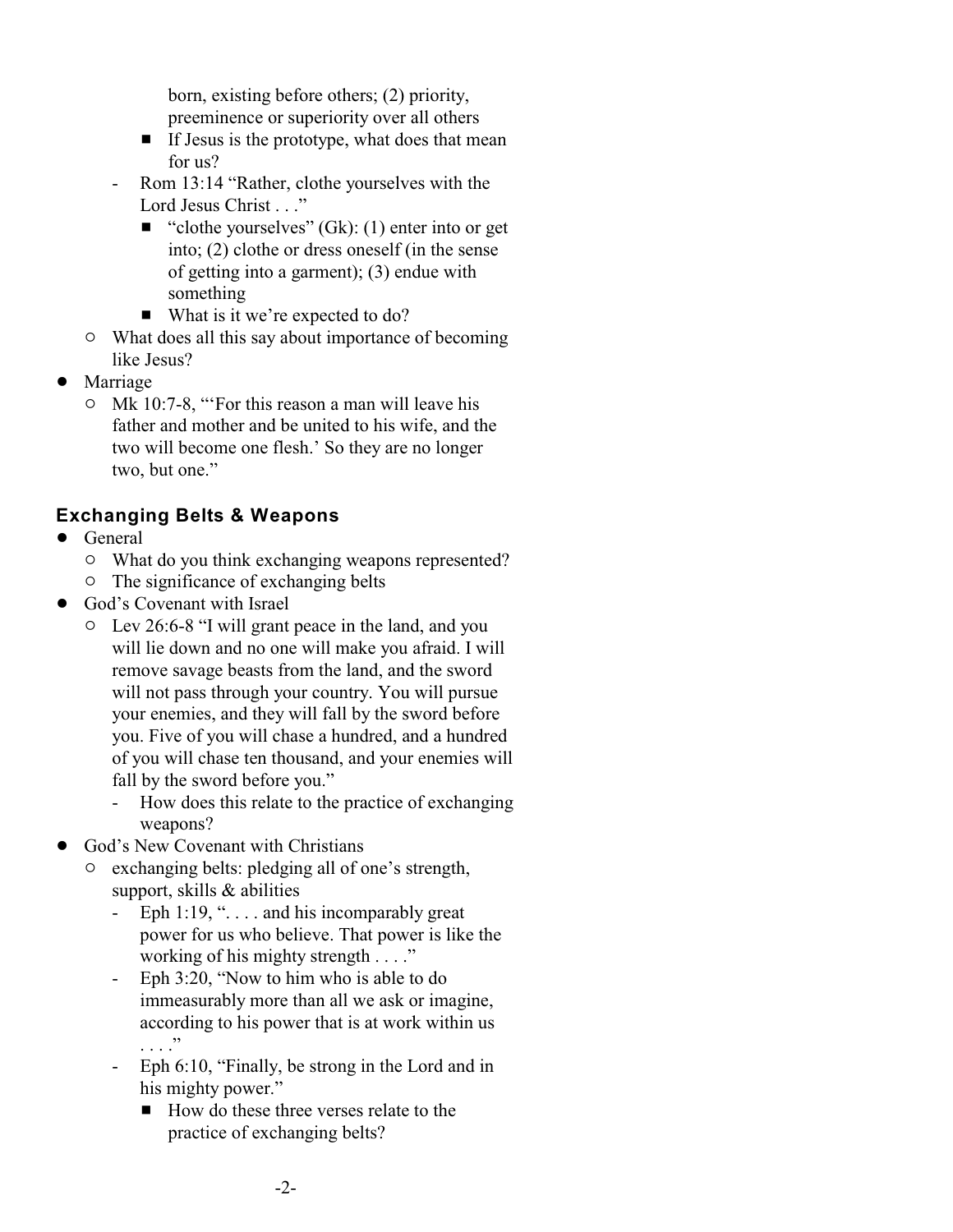- 2 Co 12:10, "That is why, for Christ's sake, I delight in weaknesses, in insults, in hardships, in persecutions, in difficulties. For when I am weak, then I am strong."
	- $\blacksquare$  How does this relate to the practice of exchanging belts?
- $\circ$  exchanging weapons: pledging protection
	- 2 Co 10:3-5, "For though we live in the world, we do not wage war as the world does. The weapons we fight with are not the weapons of the world. On the contrary, they have divine power to demolish strongholds. We demolish arguments and every pretension that sets itself up against the knowledge of God, and we take captive every thought to make it obedient to Christ."
		- $\blacksquare$  How does the world use weapons?
	- Eph 6:17 ("armor of God" passage), " $\dots$  the sword of the Spirit, which is the word of God."
		- **Example 3** Satan's efforts to engage us in battle are bluff, deception
- $\circ$  Related point
	- Mt 5:44, "But I tell you: Love your enemies and pray for those who persecute you."
	- Ro 12:19-20, "Do not take revenge, my friends, but leave room for God's wrath, for it is written: 'It is mine to avenge; I will repay,' says the Lord. On the contrary: 'If your enemy is hungry, feed him; if he is thirsty, give him something to drink."
	- How do these passages relate to covenant protection (exchanging weapons)?
	- Our covenant with God requires that we offer all our strength, support, skills and abilities to serve him.
- **Marriage** 
	- $\circ$  Eph 5:25, "Husbands, love your wives, just as Christ loved the church and gave himself up for her."
		- What is the standard for a husband loving his wife, according to this verse?
		- How did Jesus give himself up for the church?

## **Exchanging Portion of names**

- General
	- $\circ$  person's name represents their identity, responsibility & authority
	- $\circ$  God's name in OT was YHWH, most prominent letter equivalent to English letter H
	- <sup>o</sup> God made covenant with Abram & Sarai, changed